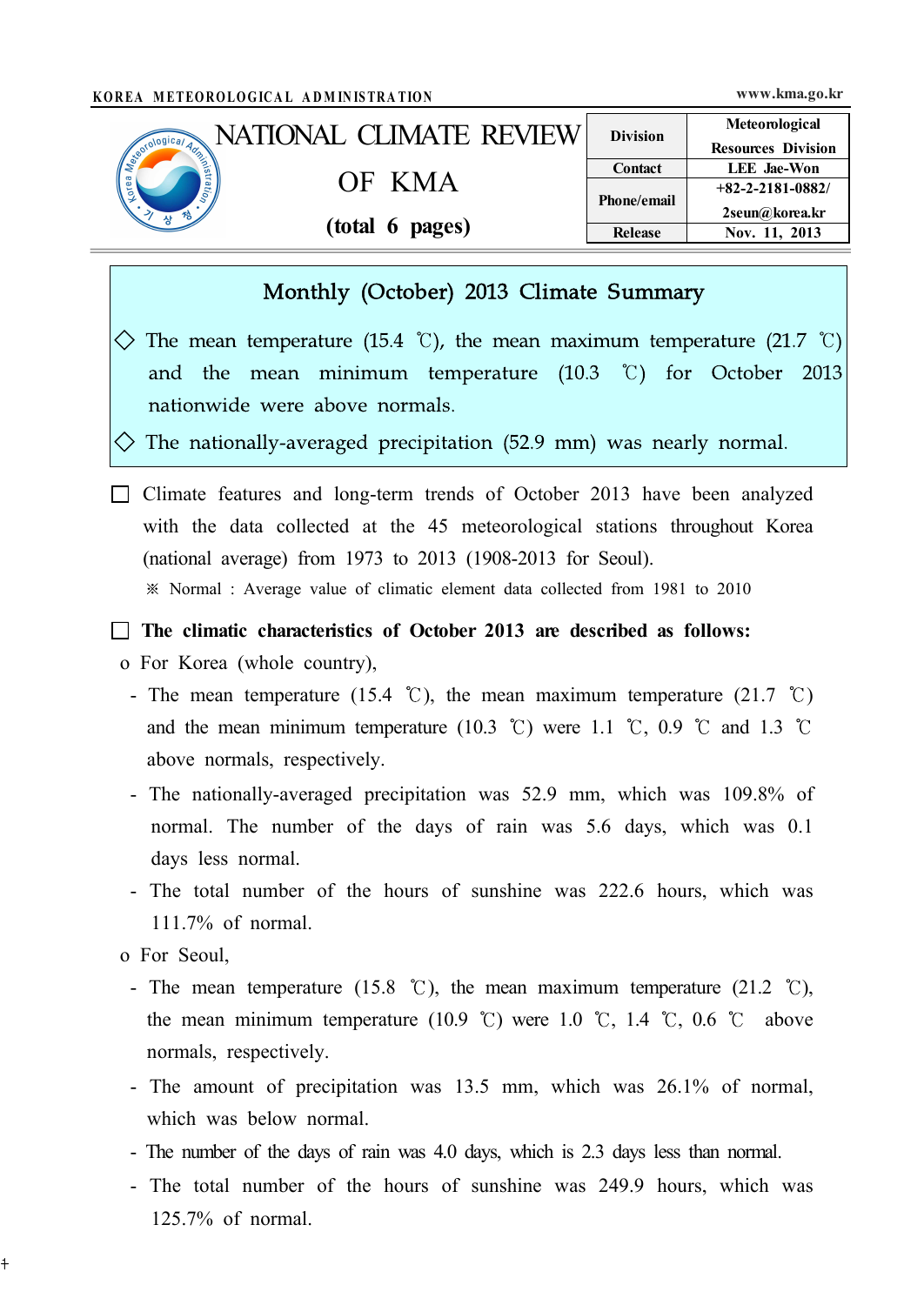#### □ Long-term trend of October 2013 climate

- o For Korea (whole country),
	- National mean temperatures of October 2000s (2001-2010) was 0.7 ℃ higher than that of the same month of 1970s.
	- The nationally-averaged precipitation of October 2000s was 17.3 mm more than that of the same month of 1970s.
	- The number of the days of rain of October 2000s was 1.1 days less than that of the same month of 1970s.
	- The total number of the hours of sunshine in October 2000s was 0.1 hours less than that of the same month of 1970s.
- o For Seoul,
	- The mean temperatures of October 2000s (2001-2010) was 1.1 ℃ higher than that of the same month of 1970s.
	- The precipitation of October 2000s was 7.4 mm more than that of the same month of 1970s.
	- The number of the days of rain in October 2000s was 1.0 days more than that of the same month of 1970s.
	- The total number of the hours of sunshine in October 2000s was 4.8 hours less than that of the same month of 1970s.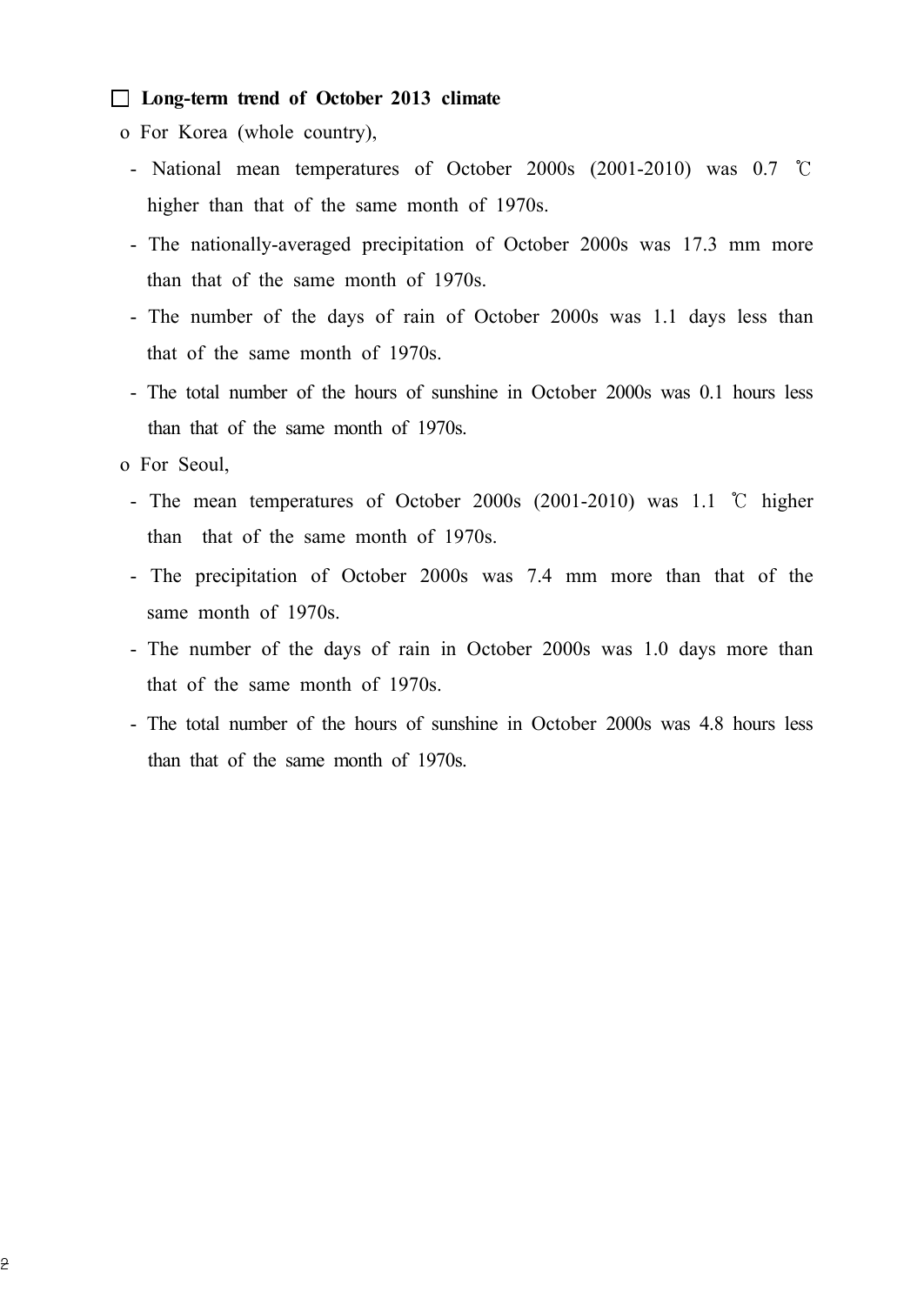



Fig 1. Temperatures (mean, mean maximum, and mean minimum) and precipitation in South Korea during October (1973-2013).

| Elements<br>(whole country)                                            | Oct.<br>2013(a) | Oct.  | Normals of<br>Oct.<br>$2012(b)$ (1981-2010)<br>(c) | a-b           | $a-c$       | Rank since<br>1973<br>(within 5th) |
|------------------------------------------------------------------------|-----------------|-------|----------------------------------------------------|---------------|-------------|------------------------------------|
| Mean temperature $(\mathcal{C})$                                       | 15.4            | 14.3  | 14.3                                               | 1.1           | 1.1         |                                    |
| Mean maximum temp. $({\degree}C)$                                      | 21.7            | 21.0  | 20.8                                               | 0.7           | 0.9         |                                    |
| Mean minimum temp. $({\degree}C)$                                      | 10.3            | 8.8   | 9.0                                                | 1.5           | 1.3         |                                    |
| Precipitation (mm)                                                     | 52.9            | 56.4  | 50.2                                               | $-3.5(218.6)$ | 2.7(109.8)  |                                    |
| Days of rain (day)                                                     | 5.6             | 4.3   | 5.7                                                | 1.3           | $-0.1$      |                                    |
| Sunshine duration (hour)                                               | 222.6           | 235.4 | 199.3                                              | $-12.8(94.6)$ | 23.3(111.7) |                                    |
| Mean cloud amount $(1/10)$                                             | 3.8             | 3.6   | 4.1                                                | 0.2           | $-0.3$      |                                    |
| Days of daily temperature<br>range greater than<br>$10^{\circ}$ C(day) | 20.4            | 22.2  | 20.7                                               | $-1.8$        | $-0.3$      |                                    |

□ Average values of meteorological elements across Korea during October (1973~2013)

### □ Average values of meteorological elements across Korea during October for each decade (1973~2010)

| Year             | Mean<br>temp.<br>$(\mathcal{C})$ | Mean<br>max. | Mean<br>min.<br>temp. $({\cal C})$ temp. $({\cal C})$ | Prep.<br>(mm) | Days of<br>rain<br>$\text{(day)}$ | Sunshine<br>duration<br>(hour) | Mean<br>cloud<br>amount<br>(1/10) | Days of daily<br>temperature<br>range greater<br>than<br>$10^{\circ}$ C(day) |
|------------------|----------------------------------|--------------|-------------------------------------------------------|---------------|-----------------------------------|--------------------------------|-----------------------------------|------------------------------------------------------------------------------|
| $1973 - 1980(a)$ | 14.1                             | 20.6         | 8.6                                                   | 61.0          | 6.8                               | 196.2                          | 4.3                               | 20.8                                                                         |
| $1981 - 1990(b)$ | 14.0                             | 20.6         | 8.6                                                   | 51.8          | 5.9                               | 202.1                          | 4.3                               | 20.8                                                                         |
| $1991 - 2000(c)$ | 14.2                             | 20.7         | 8.7                                                   | 55.1          | 5.5                               | 199.8                          | 4.1                               | 21.2                                                                         |
| $2001 - 2010(d)$ | 14.8                             | 21.2         | 9.6                                                   | 43.7          | 5.7                               | 196.1                          | 4.0                               | 20.1                                                                         |
| 2013(e)          | 15.4                             | 21.7         | 10.3                                                  | 52.9          | 5.6                               | 222.6                          | 3.8                               | 20.4                                                                         |
| $d-a$            | 0.7                              | 0.6          | 1.0                                                   | $-17.3$       | $-1.1$                            | $-0.1$                         | $-0.3$                            | $-0.7$                                                                       |
| $d-b$            | 0.8                              | 0.6          | 1.0                                                   | $-8.1$        | $-0.2$                            | $-6.0$                         | $-0.3$                            | $-0.7$                                                                       |
| $d-c$            | 0.6                              | 0.5          | 0.9                                                   | $-11.4$       | 0.2                               | $-3.7$                         | $-0.1$                            | $-1.1$                                                                       |
| e-d              | 0.6                              | 0.5          | 0.7                                                   | 9.2           | $-0.1$                            | 26.5                           | $-0.2$                            | 0.3                                                                          |